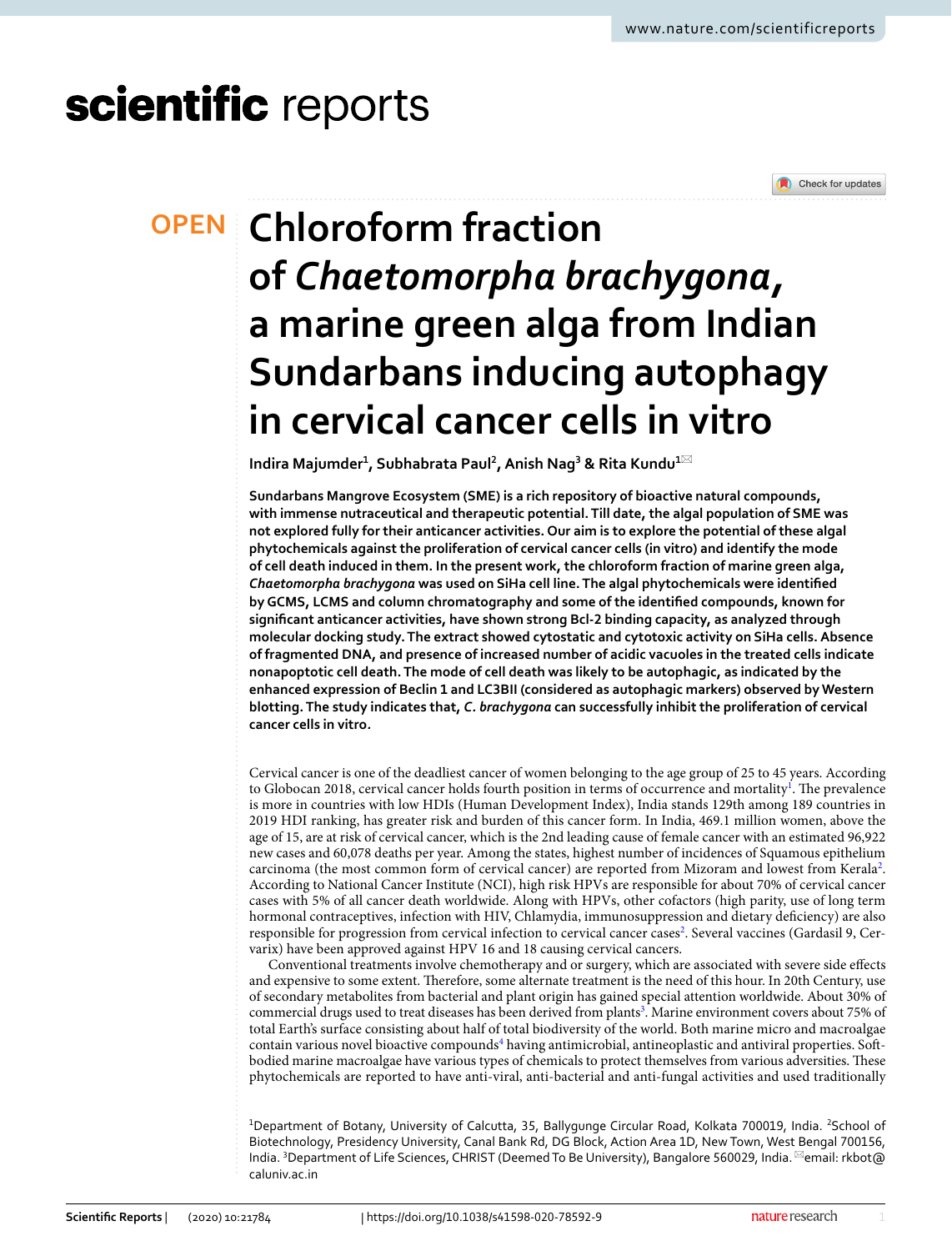

<span id="page-1-0"></span>**Figure 1.** Chromatograms showing peaks of different phytochemicals present in CCF, (**a**) GC–MS (**b**) LC–MS analysis. Noteworthy phytochemicals are indicated in the chromatographs.

for medicinal purposes in India, China, Japan, Korea, Ireland, Wales and other countries. Brown seaweeds were reported to have anti-inflammatory, antitumoral and immuno-stimulant activities<sup>[5](#page-10-4)</sup>. There is a huge scope to obtain novel bioactive compounds from these unexplored marine algae. Some isolated algal compounds were under clinical trials to check their therapeutic potentiality. Indian Sundarbans is world's largest mangrove ecosystem containing enormous marine diversity. The algal members from Sundarbans are highly unexplored for their therapeutic role in cancer till date. Earlier it was reported from our lab that, autophagic cell death was induced in HeLa cell line by methanolic extracts of *Enteromorpha* and Rhizoclonium from Sundarban<sup>[6](#page-10-5)</sup>, and cytotoxicity of six algal genera including Chaetomorpha brachygona in Siha cell line<sup>[7](#page-10-6)</sup>. A very recent report from Haq et al.<sup>[8](#page-10-7)</sup> showed phytochemical analysis along with antioxidant and anticancer activities of another species of Chaetomorpha collected from Arabian Gulf[8](#page-10-7). They showed presence of unique anticancer compounds like Dichloacetic acid, oximes and L-α-Terpinol in the algal extract, which showed cytotoxicity in MDA-MB-231 breast cancer cells with low IC50 dose but elucidation of cell death mechanism was not studied.

In this context, present study, intends to explore the bioactive phytochemicals detected in the green algal genus Chaetomorpha brachygona, collected from Sundarbans Mangrove Ecosystem (SME), and the mode of cell death induced by the extract in SiHa cells through some experimental results. This is the first report of autophagic potential of C. brachygona collected from SME on SiHa cells.

#### **Results**

**Chemical characterization of the extract fraction.** Several phytochemicals were detected and identified by chromatographic studies (Fig. [1](#page-1-0)). Twelve compounds were identified with GC–MS analysis. The major compounds present are- 3,4 bis-methyl quinoline, hexadecanoic acid, tetradecanoic acid and a steroid androstan-3-one (Table S1). LC–MS analysis yielded twenty-one compounds. Among those, methyl jasmonate, triparanol, undecanoic acid, phenylvaleric acid, PGF2 alpha isopropyl ester, fatty acids etc. were reported to have anti-cancer activities (Table S1).

**Anti-proliferative activity of CCF in SiHa cells.** We have previously reported that, Chaetomorpha brachygona chloroform fraction (CCF) was found to have selective cytotoxic properties for SiHa cells, with an IC<sub>50</sub> dose of 23.6 μg/ml<sup>[7](#page-10-6)</sup>. To detect the mode of cell death in SiHa cells, studies were undertaken by treating the cells with the  $IC_{50}$  concentrations of CCF for different time points.

Five pure fractions were isolated from the extract through column chromatography. Among them three compounds were found to have no cytotoxicity (Fr. PE6, Fr. 2.17-25, Fr. 3.07) and two compounds (Fr. 3.27 and Fr. 10.01) shown cytotoxicity to SiHa cells (Fig S1, S2). Fr. 3.27 is a long chain hydrocarbon with attached

2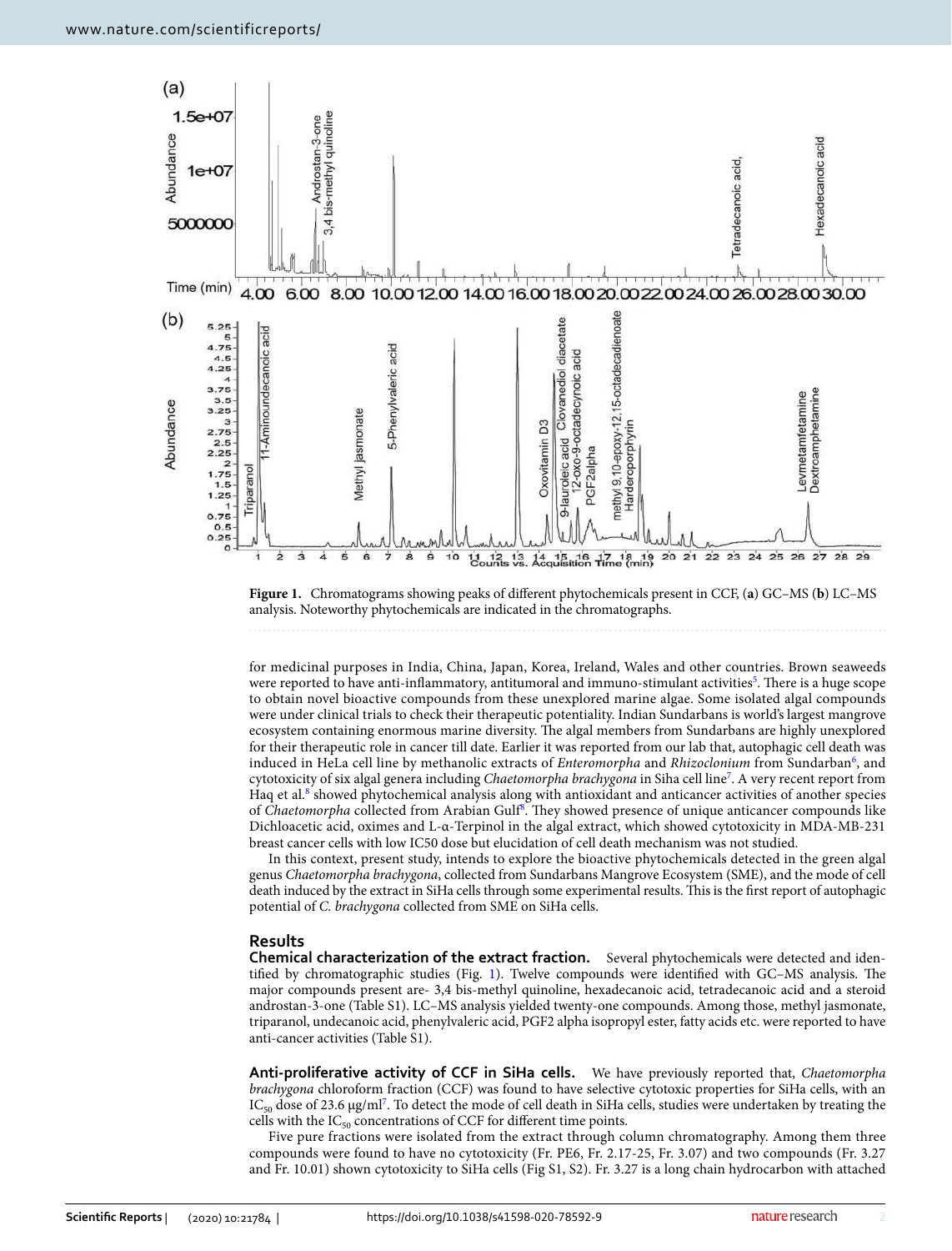

<span id="page-2-0"></span>**Figure 2.** Cytotoxicity induced by CCF in SiHa cells, (**a**) Flow Cytometric analysis of Cell Cycle kinetics; (**b**) Effect of CCF on wound healing capabilities; (**c**) Flow Cytometric analysis of DCFDA stained cells for detection of intracellular ROS generation, Bar graph showing fold increase accumulation of intracellular ROS in cells, Values are expressed as mean  $\pm$  SD of three independent experiments (n = 3), \*denotes significant difference between control and treated sets (P < 0.05); (**d**) Flow Cytometric analysis of loss of mitochondrial membrane potential by Rh 123 staining.

Phenyl group, with a molar mass of 780. It showed an IC50 dose of 370 µg/ml. The other fraction, Fr. 10.1, was identified as 8-keto Eicosane ( $C_{20}H_{40}O$ ) by proton NMR, with a molar mass of 298.56 g/mol, exhibited the IC50 conc. at 252.32 µg/ml (Fig S2).

Cell cycle dynamics helps us to know about the cytotoxic and cytostatic potential of a treatment. Flow cytometric analysis showed no significant change in cell cycle dynamics in CCF treated cells. The percentage of sub-G0 cells had increased about 2.5 folds while percentages of cells at S and G2-M phases were relatively same showing high toxicity of this treatment. Thus, no cytostatic activity was evident from the analysis (Fig. [2](#page-2-0)a). Scratch/ wound healing assay showed that, cells had regrown within the scratch marked region in control cells while, in the treated sets, the scratch marked region remained free from the migrating cells, as observed under phase contrast microscope (ZEISS) (Fig. [2b](#page-2-0)) indicating anti-proliferative activity of CCF. For intracellular ROS generation by CCF treatment, flow cytometric quantification of DCFDA stained cell population was found to increase significantly (about two folds) compared to the control sets (Fig. [2c](#page-2-0)). In NAC positive sets (ROS scavenger), the amount of fluorescence had decreased compared to the CCF treated set depicting no experimental error. Being a key event associated with cell death, decrease in mitochondrial membrane potential was prominent in CCF treated cells. Flow cytometric quantification showed two-fold increase in depolarized cell population (Fig. [2d](#page-2-0)). Increased ROS generation and decrease in mitochondrial membrane potential indicate mitochondrial stress in the treated cells.

**Elucidation of cell death type.** The nuclear morphology of treated cells had revealed absence of any apoptotic markers like, condensation and fragmentation of chromatin material (Fig. [3a](#page-3-0)) in the CCF treated cells under epi-fluorescence microscope. When extracted DNA from both the treated and control sets was run in 1.5% agarose gel, genomic DNA was found in a discrete band in both the control and CCF treated sets. No DNA laddering was observed in the treated set (Fig. [3b](#page-3-0)). Flow cytometric Annexin-FITC assay showed no significant increase in apoptotic cells (Fig. [3c](#page-3-0)). Western blot analysis showed increase (0.5 fold) in cleaved caspase3 (a hallmark apoptotic protein) expression (which was not very significant) along with expression of full length PARP (without any cleaved products) (Fig. [3d](#page-3-0)). All these observations indicated that in treated set, the cell death pathway was non apoptotic.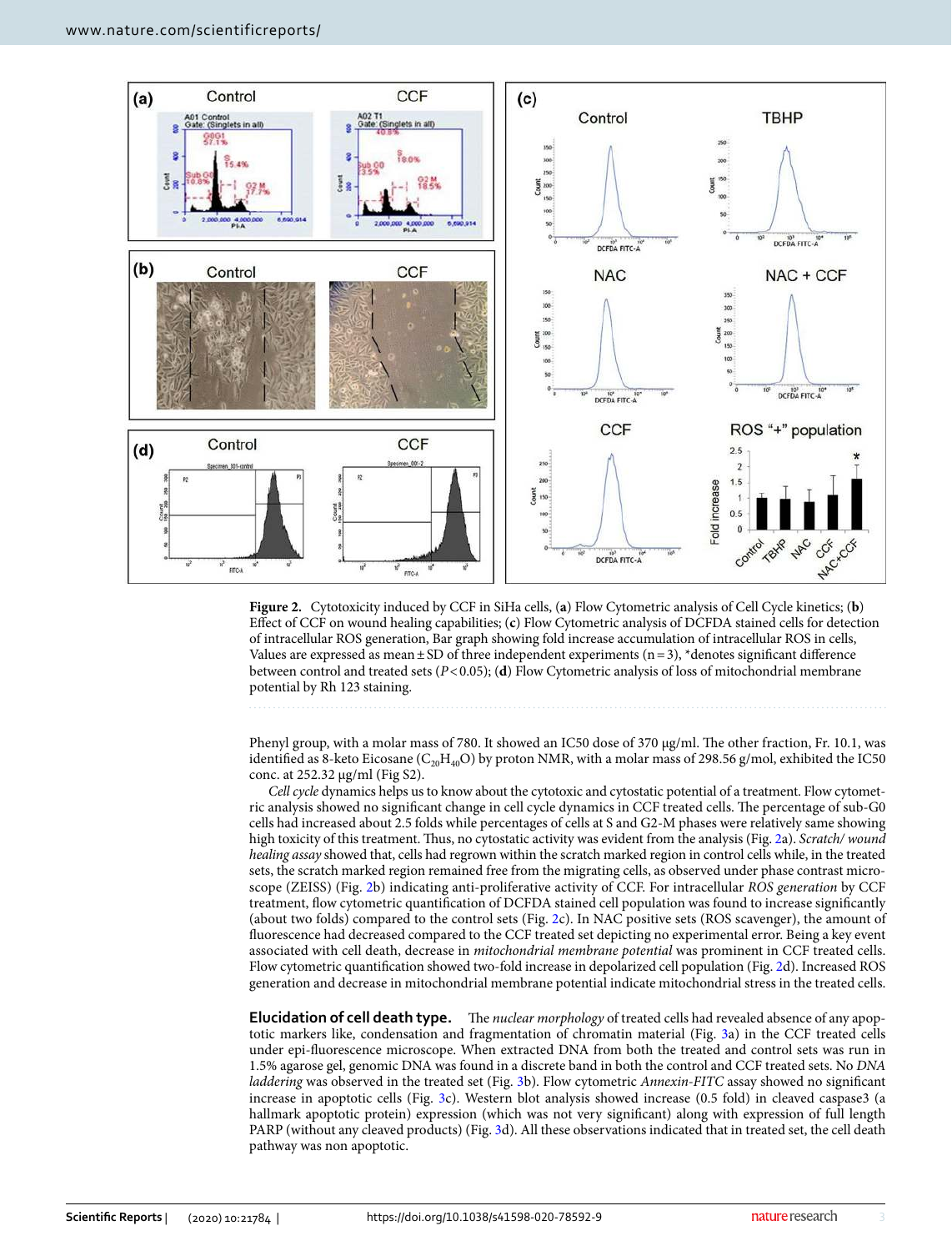

<span id="page-3-0"></span>**Figure 3.** Elucidation of cell death pathway in CCF treated cells, (**a**) Nuclear morphology under fluorescence microscope, scale represents 50 µm, white arrows indicate ovoid shaped normal nuclei and red arrows indicate eroded nuclear morphology under 40 × magnification; (**b**) Extracted genomic DNA run in 1.5% agarose gel showing no DNA laddering; (**c**) Annexin V-FITC/PI assay showing scatter plots with each quadrant representing variable population of cells; LL: viable cells (annexin V − PI-), LR: early apoptotic cells (annexin V + PI-), UR: late apoptotic cells (annexin V + PI +) and UL: dead cells (annexin V − PI +), bar graph showing percentages of different populations of cells; (**d**) Protein expressions for Caspase3 and PARP1, γ-actin served as loading control. Densitometric analysis (ImageJ<sup>1.52A</sup>) showed fold changes of expressions of the proteins were presented below of respective blot pictures. [Blot figures for control and treated sets in (**d**) were cropped from same gel. Detailed information was given as Supplementary Information].

**Autophagosome formation.** Staining cells with acridine orange revealed autophagosome formation in the CCF treated cells. Epi-fluorescent microscopy showed increase in red fluorescence in the treated cells suggesting acidic vacuole formation (Fig. [4a](#page-4-0)). Flow cytometric quantification of acridine orange specific cells showed 0.7 fold increase in red fluorescence, confirmed acidic vacuole formation (Fig. [4b](#page-4-0)). The role of autophagic cell death was more pronounced by increased expression of hallmark autophagic protein LC3B. Conversion of LC3BI to LC3BII act as a marker during autophagosome formation. LC3B-II/LC3B-I expression ratios in treated sets and positive control sets had increased significantly indicating a greater degree of LC3BII lipidation, led towards autophagosomal cargo degradation in CCF treated cells (Fig. [4c](#page-4-0)).

**Autophagy induction.** Immunoblotting of key autophagic regulator proteins depicts the autophagic regulation in the CCF treated cells. Expression of AMPKα elevated 0.68 fold in CCF treated set along with 1.01 fold increase in starvation-induced set (positive control). Key autophagic proteins S6, Beclin 1 and p62/SQSTM had increased by 1.69 folds, 0.87 fold and 0.34 fold in the CCF treated sets (Fig. [5](#page-4-1)).

**In Silico analysis of interaction of compounds present in CCF with autophagic regulator Bcl-2/ Beclin 1.** Apoptosis is considered as the default pathway of stressed cell, but, failure to induce apoptosis, may lead to autophagy. As autophagic cell death is regulated by Beclin 1 - Bcl-2 interaction, we have tried to study the binding potential of phytochemicals present in the CCF with Bcl-2 and Beclin1. Molecular docking analysis undertaken in the present study revealed that phytochemicals showed high binding affinity towards Bcl-2 and much lower binding affinity towards Beclin1. Out of them, 3 compounds showed more affinity to Bcl-2 (Table [1\)](#page-5-0), compared to Gossypol (positive control). Harderoporphyrin, 1alpha,25-Dihydroxy-18-oxovitamin

4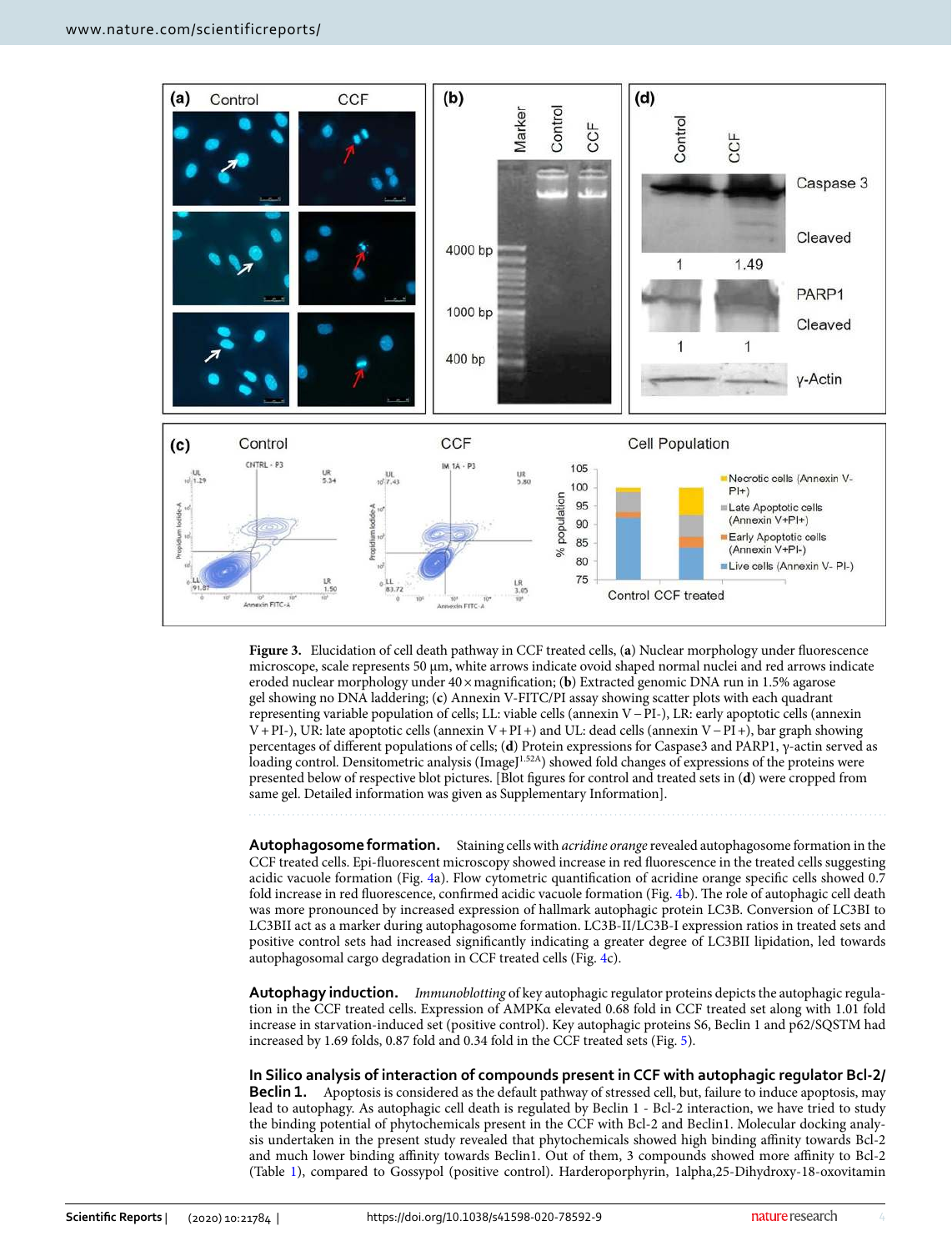

<span id="page-4-0"></span>**Figure 4.** Autophagosome formation in CCF treated cells, (**a**) acridine orange stained cells under fluorescence microscope showing acidic compartments as bright red specs, scale represents 50 µm, inset showing magnified view; (**b**) Scatter plots showing flow cytometric quantification of acidic compartments, bar graph showing percentage of population with acidic vacuoles, values were expressed as mean ± SD of three independent experiments (n = 3); \*denotes significant difference between control and treated sets (P < 0.05). (c) Expressions for autophagic marker protein LC3B, γ-actin served as loading control, densitometric analysis (ImageJ1.52A) of LC3B-II/LC3B-I expressions ratios were presented below the respective blot pictures. [Blot figures for different sets in (**c**) were cropped from same gel. Detailed information was given as Supplementary Information].



<span id="page-4-1"></span>**Figure 5.** Autaphagy signaling, expressions for autophagic signaling regulator proteins, γ-actin served as loading control. Densitometric (ImageJ<sup>1.52A</sup>) fold changes of expressions of the proteins were presented below the blot pictures. [Blot figures for different sets in were cropped from same gel. Detailed information was given as Supplementary Information].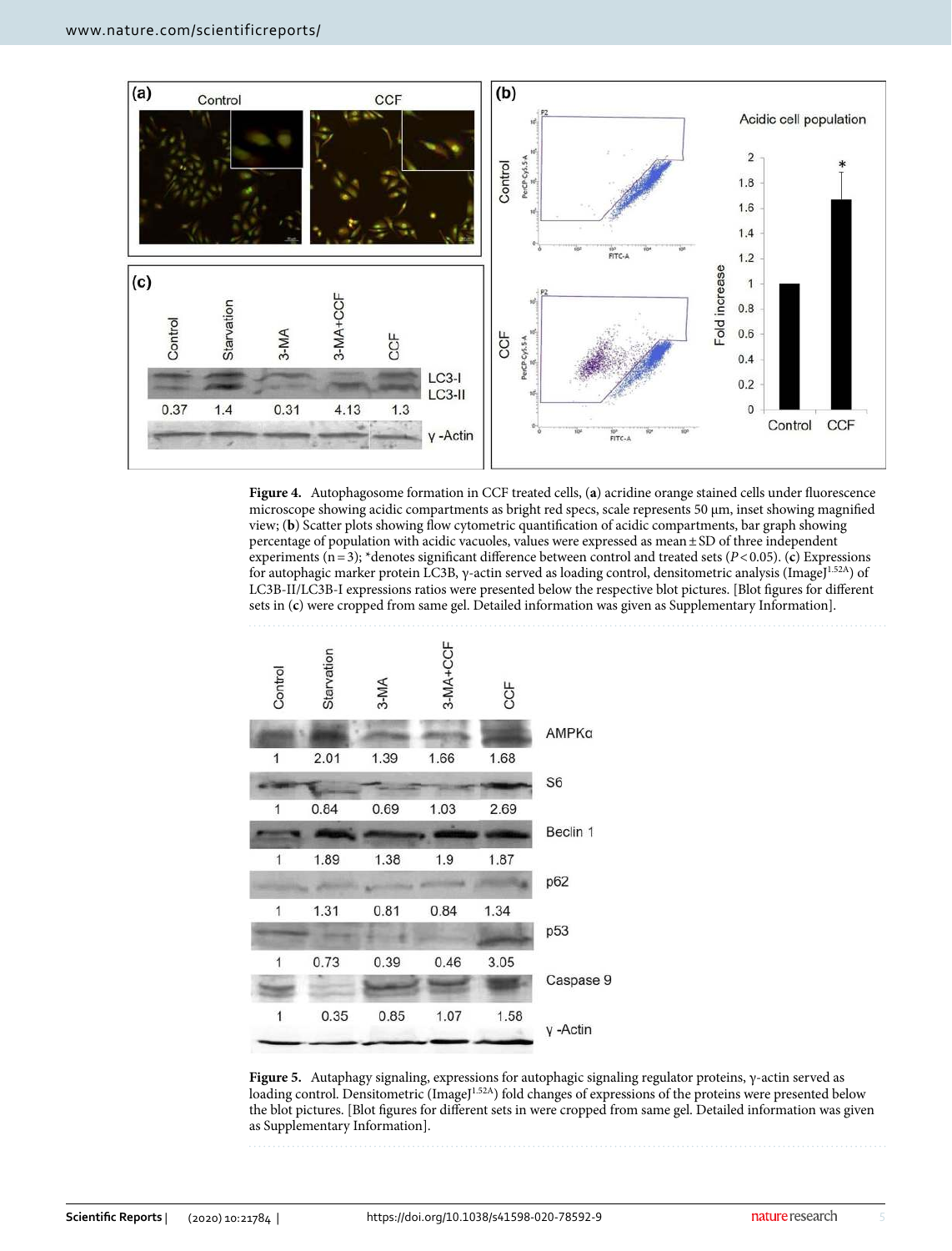|                |                          |                                             | Binding affinity (Kcal mol <sup>-1</sup> ) |                        |
|----------------|--------------------------|---------------------------------------------|--------------------------------------------|------------------------|
| SI. no         | PubChem Id (CID)         | Compound name                               | BCL-2 (PDB if 2XA0)                        | Beclin 1 (PDB id 6DCN) |
| $\mathbf{1}$   | 3081462                  | Harderoporphyrin                            | $-9.7$                                     | $-5.3$                 |
| $\overline{2}$ | 52931516                 | 1alpha,25-Dihydroxy-18-oxovitamin D3        | $-8.4$                                     | $-4.5$                 |
| 3              | 21252251                 | 5-Androstene-3b,16b,17a-triol               | $-8.3$                                     | $-5.3$                 |
| $\overline{4}$ | 3503                     | Gossypol (control)                          | $-8.0$                                     | $-5.1$                 |
| 5              | 6536                     | Triparanol                                  | $-7.5$                                     | $-4.8$                 |
| 6              | 4457488                  | Clovanediol Diacetate                       | $-7.4$                                     | $-5.0$                 |
| $\overline{7}$ | 5283077                  | Pgf 2 alpha isopropyl ester                 | $-7.0$                                     | $-4.3$                 |
| $\,$ 8 $\,$    | 97700                    | alpha-Phenylcyclohexylglycolic acid         | $-6.7$                                     | $-4.6$                 |
| 9              | 5281929                  | Methyl jasmonate                            | $-6.2$                                     | $-3.9$                 |
| 10             | 93285                    | [2-(2-Aminopropoxy)-3-methylphenyl]methanol | $-6.1$                                     | $-3.7$                 |
| 11             | 16757                    | 5-Phenylvaleric acid                        | $-6.1$                                     | $-4.0$                 |
| 12             | 349300                   | 9-Octadecynoic acid, 12-oxo-                | $-6.0$                                     | $-3.6$                 |
| 13             | 5283019                  | methyl 9,10-epoxy-12,15-octadecadienoate    | $-5.8$                                     | $-3.5$                 |
| 14             | 613533                   | 3,4-Bis(methylsulfanyl)quinoline            | $-5.7$                                     | $-3.4$                 |
| 15             | 985                      | Hexadecanoic acid (Palmitic acid)           | $-5.6$                                     | $-3.1$                 |
| 16             | 36604                    | levmetamfetamine                            | $-5.6$                                     | $-3.8$                 |
| 17             | 5312654                  | 5,9-Octadecadiynoic acid                    | $-5.5$                                     | $-3.5$                 |
| 18             | 11005                    | Myristic acid                               | $-5.3$                                     | $-3.3$                 |
| 19             | 5826                     | Dextroamphetamine                           | $-5.3$                                     | $-3.5$                 |
| 20             | 5282733                  | 9-lauroleic acid                            | $-5.0$                                     | $-3.2$                 |
| 21             | $\overline{\phantom{0}}$ | 8-keto Eicosane                             | $-5.0$                                     | $-3.0$                 |
| 22             | 6106                     | Leucine                                     | $-4.8$                                     | $-3.3$                 |
| 23             | 17083                    | 11-Aminoundecanoic acid                     | $-4.7$                                     | $-3.1$                 |
| 24             | 67717                    | Trifluoroacetamide                          | $-4.5$                                     | $-3.0$                 |

<span id="page-5-0"></span>**Table 1.** Binding affinities of the phytochemicals present in CCF with Bcl2- and Beclin1.

D3 and 5-Androstene-3b,16b,17a-triol showed −9.7, −8.4 and −8.3 kcal mol<sup>-1</sup> binding affinity for Bcl-2 while that of Gossypol was − 8.0. Figure [6](#page-6-0) showed the amino acid-ligand interactions with the protein targets for the ligands with more binding affinities towards Bcl-2 than Gossypol. Harderoporphyrin was found to bind Bcl-2 via Arg183A (Pi-ion bond), Thr122B (Pi-Sigma bond), His184A (Pi-Pi stacked bond), His120B (Pi-Alkyl bond), Glu135A (Pi-ion bond), Arg129B (2 Pi-ion bonds), Tyr180A (2 H bonds), Ala131A (Alkyl bond), Val134A (Alkyl bond), Phe130A (Alkyl bond), Tyr180A (2 H bonds). While that for 1alpha, 25-Dihydroxy-18-oxovitamin D3 were Arg129B (H bond, 2 Alkyl bonds), Thr132A (H bond), Glu135A (H bond), His120B (H bond), Tyr108B (H bond), His120B (Alkyl bond), Phe153B (Alkyl bond), Val133B (4 Alkyl bonds), Met115B (Alkyl bond), Ala149B (Alkyl bond), Leu137B (Alkyl bond). 5-Androstene-3b,16b,17a-triol interacted with lesser residues and bound via Phe153B (Alkyl bond), Met115B (Alkyl bond), Val133B (4 Alkyl bonds), Arg129B (H bond), Glu135A (H bond), leu119B (Alkyl bond). Interactions of those ligands with Beclin1 was tabulated (Table S2). From these analysis, it was observed that the role of the phytochemicals present in CCF were found to be potent enough to disrupt Bcl-2/Beclin1 interaction and can induce autophagy in the SiHa cells.

#### **Discussion**

Autophagy, termed as the Type II programmed cell death, is considered a way to maintain cell homeostasis by recycling cell organelles and macromolecules. This occurs through three steps, first, a double-membraned structure, termed as autophagosome is formed (during autophagosome formation, Beclin 1 and LC3 proteins play important role), enclosing the nonfunctional organelles and cytoplasmic macromolecules, then, the autophagosome fuses with the lysosome to form autophagolysosome. Then, the lytic enzymes degrade the cargo, enclosed within the vesicles. Amino acids or other compounds, generated from the process are then recycled. Autophagy can be induced as a response to stresses, such as hypoxia, nutrient-starvation or exposure to a cytotoxic agent. So, it's more like a survival strategy for the stressed cell. But, if the stress is beyond the threshold value, the cells fail to die the canonical apoptotic cell death pathway and opted for autophagy. Autophagy is closely associated with cell proliferation and cancer progression, as impairment of autophagy leads to tumorigenesis, but, on the other hand, autophagy can be used as a therapeutic target for cancer treatment also.

In different types of cancer, an altered expression of autophagic proteins are observed. In liver tumorigenesis, Beclin 1, a haplo-insufficient gene has been implicated, similarly, ATG 5, ATG7 and  $p62$  are also found to have important tumorigenic role, and suppression of these genes can reduce cancer progression<sup>[9](#page-10-8)</sup>. Reduced Beclin1 expression is also found in several other cancers<sup>[10](#page-10-9)</sup> and breast cancer<sup>[11](#page-10-10)</sup>.

In cervical cancer also, autophagic proteins show altered expression. In clinical samples of cervical cancer tissues low expression of two autophagic proteins, Beclin 1 and LC3 (microtubule‐associated protein light chain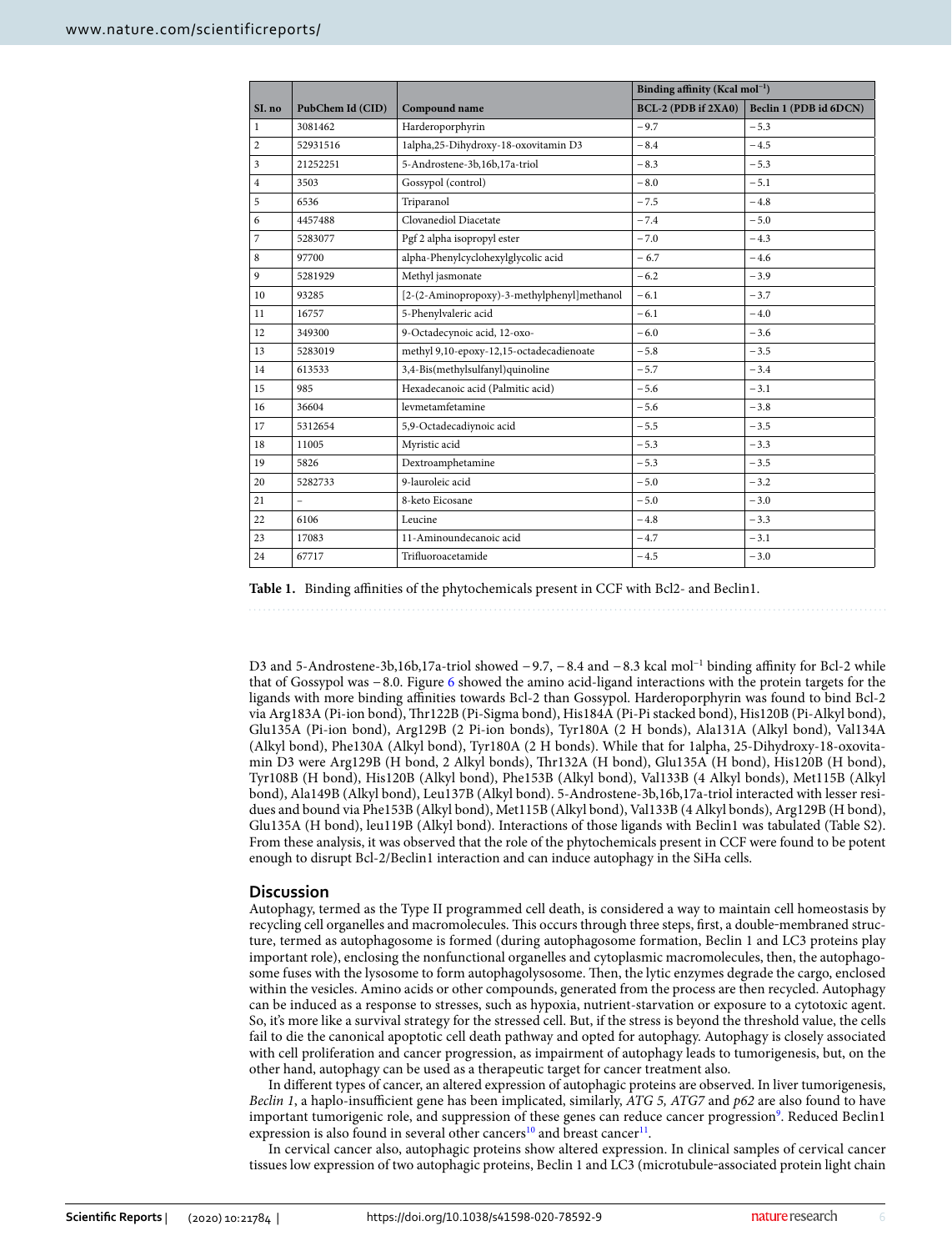

<span id="page-6-0"></span>**Figure 6.** Interaction of three phytochemicals having high banding affinities with Bcl-2 and Beclin1 along with the positive control ligand Gossypol. Color codes for Gossipol; Harderoporphyrin; 1alpha,25-Dihydroxy-18 oxovitaminD3; 5-Androstene-3b,16b,17a-triol were purple, deep sky blue, green and cyan respectively.

3) were observed, in comparison to the healthy cervical tissue, which is found to be associated with development of cervical cancers and poor prognosis[12,](#page-10-11)[13](#page-10-12). The result also indicated that, upregulated expression of Beclin 1 are associated with improved survival of cervical cancer cases. Uncontrolled cell proliferation, resistance to apoptosis, recurrences and distal metastasis are the main obstacles in treating cervical cancer<sup>[14](#page-10-13),[15](#page-10-14)</sup> may further strengthen the need for regulated autophagy as a therapeutic alternative. Oridonin<sup>[16](#page-10-15)</sup> (an ent-kaurane diterpenoid isolated from Rabdosia rubenscens), and Resveratrol<sup>[17](#page-10-16)</sup> (polyphenol from grape skin) were reported to induce autophagy in cervical cancer cells through autophagosome formation.

In the present study, we tried to explore the potential of Chaetomorpha brachygona phytochemicals to induce autophagy in SiHa cells . Most of the algae from marine habitat contain fatty acids as the major phytochemicals<sup>[18](#page-10-17)</sup>. The algal secondary metabolites can interfere with cancer cell receptors and show bioactivity against them. Phytochemicals present in CCF, especially the quinoline derivatives, fatty acids and other major compounds are the prime candidates for the induction of autophagic cell death in cervical cancer cells. Some compounds having structural similarities with the identified compounds were reported to have bioactivities against in vivo and in vitro systems. Molecular docking study revealed the BH3-mimetic role of the phytochemicals detected in CCF, which would had been instrumental in breaking the Bcl-2/ Beclin 1 interaction and induction of autophagy. AutoDock Vina, an open-access program for molecular docking is considered as one of the most validated docking applications. It is well validated against a standard benchmark named as Directory of Useful Decoys by the Watowich group. This program gains a great acceptance in the scientific community due to its ease of access and accuracy<sup>[19,](#page-10-18)[20](#page-10-19)</sup>. In Silico analysis showed high Bcl-2 binding potential of the phytochemicals present in the CCF. Gossypol being a well-known BH3 mimetic<sup>[21](#page-10-20)</sup> served as the positive control for judging binding affinities of the phytochemicals with Bcl-2. Beclin 1 is the major regulator in apoptosis-autophagy crosstalk. In a default cell death pathway, Bcl-2 binds Beclin 1 by the BH3 domain and inhibits autophagy, but, release of Beclin 1 from the Bcl-2/ Beclin 1 heterodimer is a prerequisite for autophagy. It was reported earlier that, BH3 mimetic compounds are able to displace Beclin 1 from the Bcl-2 - Beclin 1 complex by competitive binding and can initiate autophagy<sup>[22](#page-10-21)</sup>. In our study, it is observed that, phytochemicals (23 compounds acted as BH3 mimetics) present in CCF showed more affinity towards Bcl-2, thereby inhibiting its binding to Beclin 1, which help to induce autophagy.

3,4-Bis-(methylthio)-quinoline was found to be one of the major compounds present in the extract. Several quinoline derivatives like chelidonine, nitidine, dictamine were reported as potent anticancer compounds $23-25$  $23-25$ . Our docking study revealed strong binding affinity of this compound with Bcl-2 (− 5.7 kcal mol−1). GC–MS data clearly showed the abundance of palmitic acid, stearic acid and oleic acid in CCF. Fatty acids like hexadecanoic acid (palmitic acid) and octadecanoic acids (stearic acid) had been reported as anticancer compounds<sup>[26](#page-10-24)</sup>. Palmitic acid (PA), at a concentration of (0.2–0.4 mmol/L), was reported to induce apoptosis in human hepatoma cell line (HepG2) at a dose- and time-dependent manner, Bcl-2 level was found to decrease slightly; whereas, Bax level was found to be elevated markedly<sup>[27](#page-10-25)</sup>. Saturated free fatty acids; such as palmitic acid and stearic acid, can suppress the granulosa cell survival in a time and dose-dependent manner by inducing apoptosis. Western blot analysis showed the down-regulation of Bcl-2, and up-regulation of Bax<sup>[28](#page-10-26)</sup>. NGF diffrentiated-PC12 cells exposed

7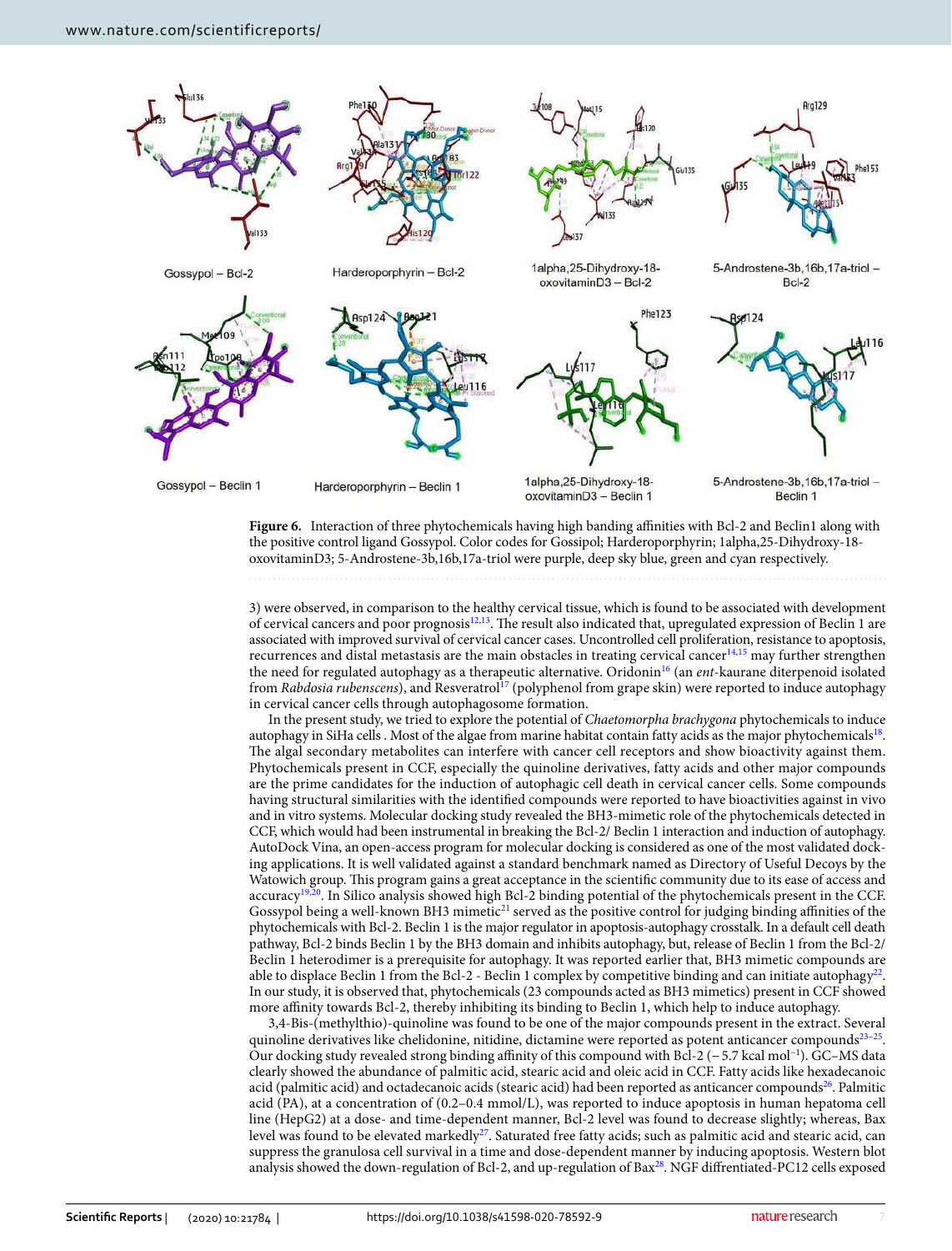to stearic and palmitic acids, for 24 h, showed loss of cell viability by caspase independent apoptotic cell death with up-regulation of the Fas receptor and ligand<sup>[29](#page-10-27)</sup>. Bioinformatics data showed potential anti-Bcl-2 activity of these fatty acids detected from CCF (Table S1). Methyl jasmonate had found to downregulate HPV E6 and E7 and induced apoptotic cell death in vitro<sup>[30](#page-10-28)</sup>. Effect of methyl jasmonate enhanced when used in combination with cisplatin[31](#page-10-29). It was found to possess high binding affinity (− 6.2 kcal mol−1) in our molecular docking study. That study also revealed high binding affinity (− 8.3 kcal mol−1) of 5-Androstene-3b,16b,17a-triol towards Bcl-2. One of the androstan derivative also had shown cytotoxicity against human embryonic kidney cells or HEK293 cells at 0.2  $\mu$ M<sup>[32](#page-10-30)</sup>. Several forms of polyphenolic phenyl valeric acids were found to show antiproliferative activities in different cancer cells<sup>[33](#page-10-31)</sup>. It showed decent binding affinity (−6.1 kcal mol-<sup>-1</sup>) for Bcl-2. Triparanol (−7.5 kcal mol<sup>-1</sup> binding energy for Bcl-2) detected from LC–MS analysis is a cholesterol synthesis inhibitor. It was found to be anti-proliferative and induce apoptosis in multiple human cancer cells by repressing Hedgehog pathway. Triparanol also caused impediment of tumor growth in human lung cancer xenograft model<sup>[34](#page-10-32)</sup>. Vitamin D3 was reported in several literature as autophagy inducer by increasing beclin-1 expression[35](#page-10-33),[36](#page-10-34). 1alpha,25-Dihydroxy-18-oxovitamin D3 detected in CCF by LC–MS study showed excellent binding affinity (− 8.4 kcal mol −1) towards Bcl-2. 8-keto Eicosane is a long chain (C20) alkane, which are considered as natural component of plants. It showed decent binding affinity towards Bcl-2 (− 5.0 kcal mol−1).

The bioactive compounds present in the algal extract had not caused cell cycle arrest or inhibited cell cycle progression but induced cell death within the cells. Wound healing assay indicates that the extract possesses cytotoxic and anti-proliferative properties to the SiHa cells as no directional cell migration was observed. Some of the active phytochemicals present in the extract might have triggered the death pathway in the treated cells. No condensation of nuclear morphology and absence of DNA laddering assay suggested a different cell death mechanism than apoptosis. However, MMP assay result of treated set showed mitochondrial membrane disruption along with expression of cleaved caspase3. Decreased ATP production in those cells might had initiated AMPK dependent autophagic cell death pathway.

Increased intracellular ROS activates ATM, which phosphorylates LKB1 protein at Thr366, in turn activates AMPK dependent pathway. AMPK upregulates TSC proteins leading towards cell death (including autophagy) by blocking mTORC1 proteins. It is evident that under stressed condition damaged mitochondria release cytochrome c which in turn activates caspase dependent pathways. Flow cytometric analysis with Rh123 had shown decreased mitochondrial membrane potential with ROS accumulation in treated SiHa cells. This indicates that, internal stress induced due to algal compounds may lead to AMPK activation**.** A study on yeast had indicated the regulatory activity of mitochondria on autophagic death, where the authors had shown that the change in MMP as a regulator of autophagic flux rather than ATP production $37$ . It was also reported that depolarization of a limited subset of mitochondria might results in selective autophagosomal elimination of them $^\mathrm{38}.$  $^\mathrm{38}.$  $^\mathrm{38}.$ 

Microscopic analysis had revealed the formation of autophagic bodies appeared as diffused red specs and quantitatively validated by flow cytometric analysis. In treated sets and positive control (starved sets), the expression of hallmark autophagic protein LC3-II was found to be elevated significantly along with expressions of S6, Beclin1, p62/SQSTM1. Down regulation of Bcl-2 expression (Fig. S3) was in accordance with the increased Beclin 1and autophagy induction. In autophagic cells, p53 activates p62 for the autophagy induction and plays a vital role for inhibition of anti-autophagic protein mTOR1 as well as initiates AMPKα dependent cascade in cells. TSC1 and TSC2 are two key regulator for initiation of AMPKα dependent pathway by decreasing Rheb protein resulting downregulation of mTORC1. While S6 protein downregulates pULK1 at upstream cascade of autophagy. In both the treated and starved sets, the expression of autophagic hallmark protein LC3BII was found to be increased significantly. At maturation the role of this protein for autophagosome formation and fusion of autophagic vesicles is crucial. Finally, the detrimental process of autophagy was mediated by self-degradation of the autophagosomal cargo. Atg 5–12 and p62 is responsible for LC3BII maturation in cells. Increased expression of Atg 5–12 in CCF treated cells is indicative of this (Fig. S3).

It was observed that the expressions of some apoptotic hallmark proteins like Caspase 3, PARP1 were not increased significantly in case of the treated cells. These results were in accordance with no fragmentation of DNA and less Annexin V positive cells. All these observations obtained from immunoblotting point towards autophagic death in CCF treated cells.

From the experimental findings, it can be observed that, several bioactive compounds are present in the algal extracts, all these compounds are not able to induce cell death independently, however, it is the synergistic effect of the metabolites, which are responsible for the increased level of intracellular ROS which might have induced Beclin1 dependent autophagic cell death in treated sets (Fig. [7](#page-8-0)).

As the study was limited to only one type of cervical cancer cells, it will be premature to comment that, it will effectively inhibit other types of cancer cells also, but, as the green alga is rich in unsaturated fatty acids and novel phytochemicals, undoubtedly it can be utilized for its nutraceutical values. Compounds with high binding affinity to Bcl-2, detected/identified by molecular docking analysis are of main interest, future research can utilize these molecules for therapeutic purposes.

### **Material and methods**

**Collection of algal material.** Chaetomorpha brachygona was collected from Sandeshkhali, West Bengal, India (22°21·471´north & 88°52·792´ east) of Indian Sundarbans. For identification, the collected algal specimens was preserved in FAA (formaldehyde: acetic acid: alcohol) solution and are maintained with proper accession numbers at herbarium of University of Calcutta (CUH).

**Extract preparation.** Algal samples were thoroughly washed with water and air dried. After drying the algae were cut into small pieces and extracted with about five times methanol at dark for two nights. The metha-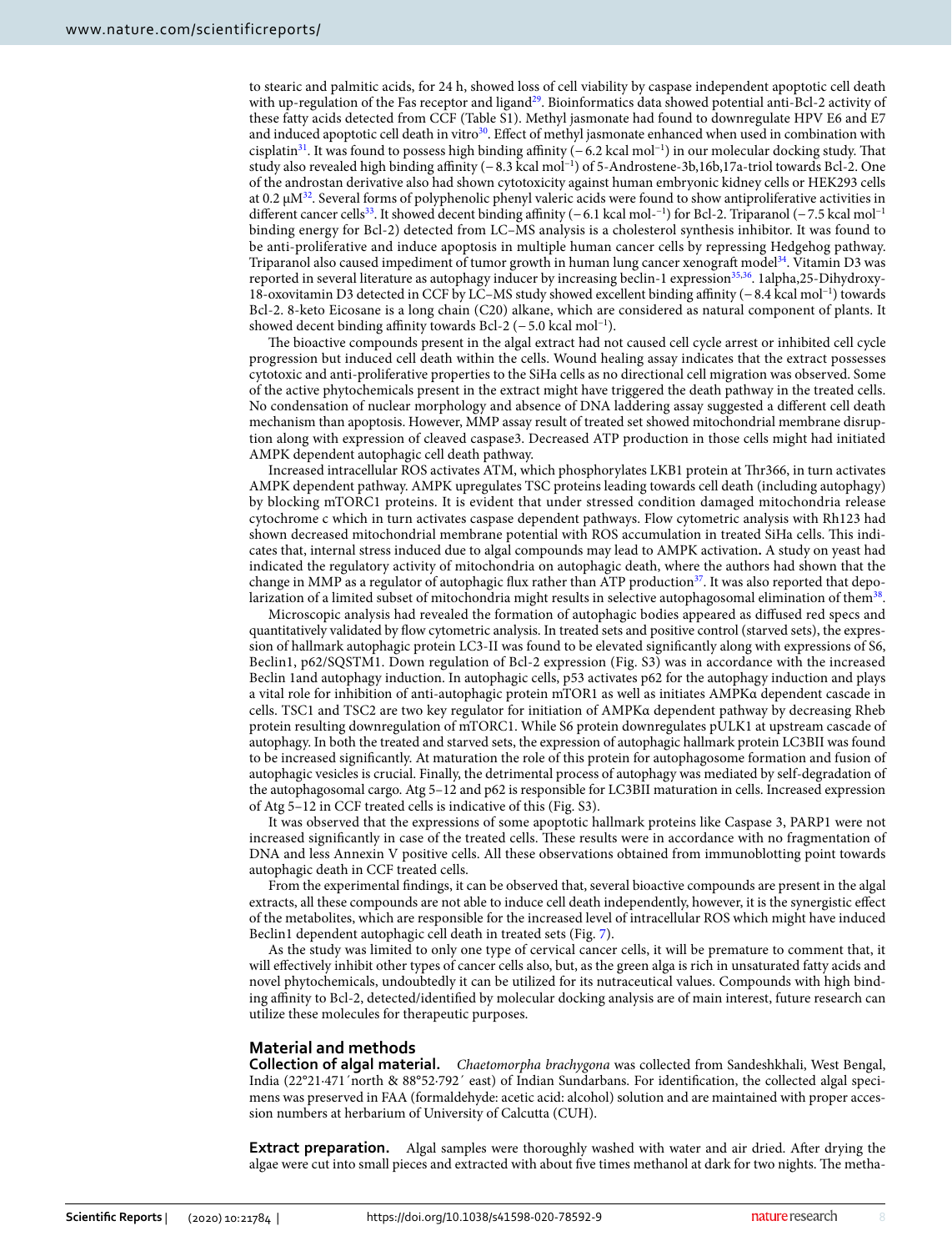

<span id="page-8-0"></span>**Figure 7.** Proposed mode of action of the CCF on the SiHa cells inducing autophagy.

nolic extract was concentrated and defatted with petroleum ether (Merck) and mixed with distilled water (7:3). Resulting mixture was fractioned with chloroform (Merck) to get the Chaetomorpha chloroform fraction (CCF). CCF was lyophilized and dissolved in dimethyl sulfoxide (DMSO) at a concentration of 100 μg/μl for further use.

**Characterization techniques.** GC–MS Lyophilized CCF was dissolved in GC grade dichloromethane (Merck) and derivatized with BSTFA (Sigma) following manufacturer's protocol and run in an Agilent HP5 column ( $30 \times 0.25 \times 0.2$ ) in temperature gradient of 70–260 °C with a ramping rate of 5 °C/min and helium flow of 1 ml/min in a GC/MS system (Agilent 7890A-5975C). Detection and identification of the isolated phytochemicals was done by NIST 2011 library.

LC–MS Lyophilized CCF was dissolved in HPLC grade methanol (Merck) and 3 µl of extract was injected in an Agilent G1316C column and run for 30 min with water and acetonitrile as mobile phase. The system is interfaced to a TOF/ Q-TOF mass spectrometer with an ion source analyzer- Dual AJSESI. The analysis was done from IIT, Mumbai.

Column chromatography A slurry was made from concentrated CCF and loaded in a glass column having silica gel (60–120). Elution was started with petroleum ether and then increasing concentrations of ethyl acetate and later with methanol. Sub-fractions were collected, concentrated and pooled. Pure fractions were tested for their cytotoxicity by MTT assay. Cytotoxic fractions were identified by NMR, ESI–MS studies.

**Cell culture and treatment.** Cervical cancer cell line (SiHa) was obtained from NCCS, Pune and maintained in Eagle's minimal essential medium (MEM) supplemented with 10% Fetal Bovine Serum (Gibco) and 1% antibiotic–antimycotic solution (Penicillin, Streptomycin and Amphotericin in 0.9% normal saline) at 37 °C in a humidified incubator having 5%  $\mathrm{CO}_2$ .

IC50dose of CCF was used to treat the cells for 24 h and various tests were performed.

**Cell cycle analysis.** After treatment, cells were washed with chilled PBS and fixed using 70% ethanol (Merck). After RNase (Thermo Scientific) treatment, total DNA was stained with propidium iodide (Sigma) and flow cytometric analysis was carried out.

**Apoptosis assay (Annexin V-FITC/PI double staining).** After treatment, cells were harvested and washed with PBS. Then according to manufacturer's protocol (BD 556,547) cell were stained with FITC conjugated Annexin V and Propidium Iodide for 15 min at dark and subjected to flow cytometry (BD FACSVerse).

**Intracellular ROS detection assay.** TBHP (2 h) and NAC (30 min) were used as positive control and ROS inhibitor. After treatment, cells were harvested and washed with PBS and stained with DCF-DA (ABCAM) for 15 min at room temperature. DCF-DA stained cells were quantified flow cytometrically (BD FACSVerse) with an excitation and emission wavelength of 495 nm and 529 nm respectively.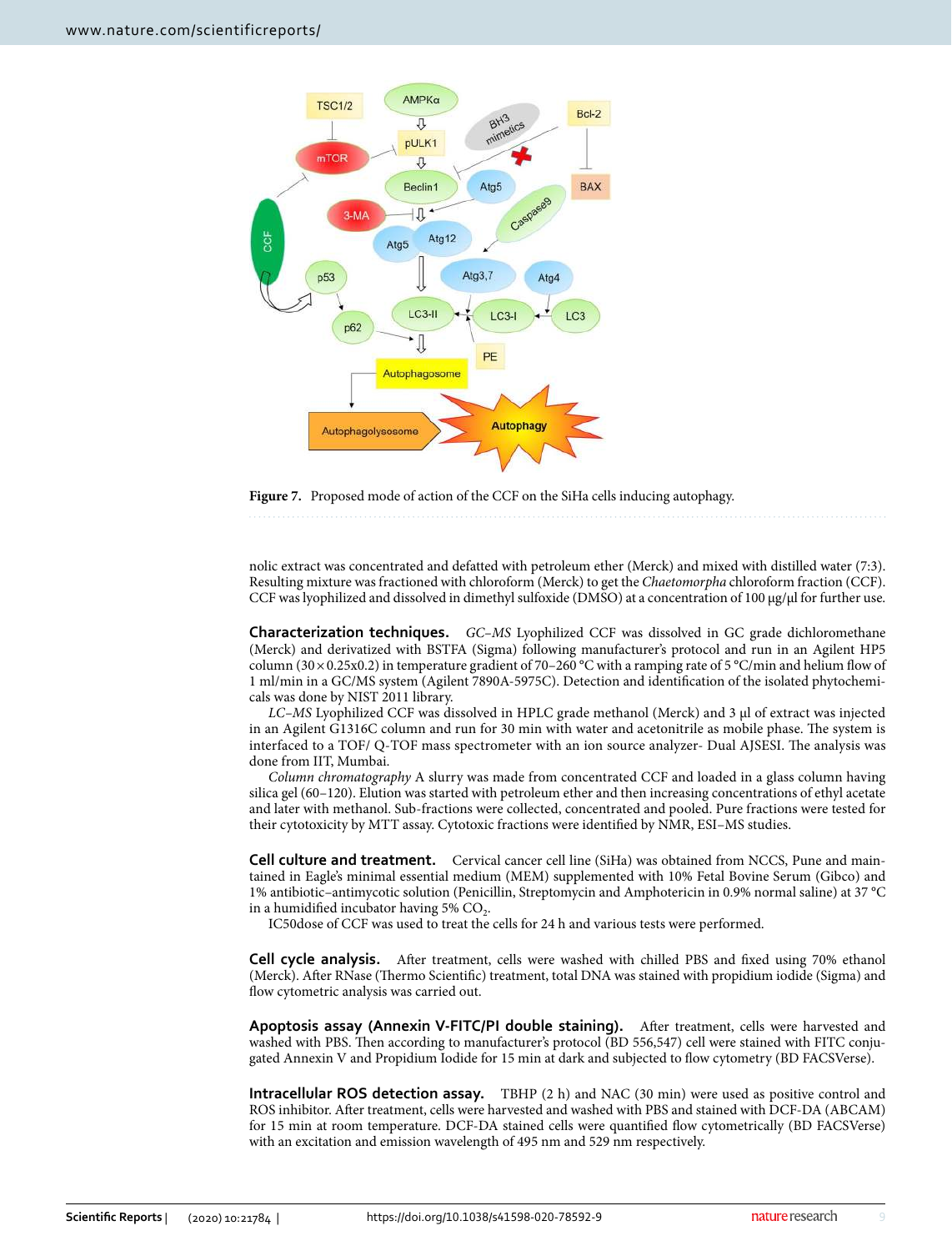**Loss of mitochondrial membrane potential (MMP).** After treatment, cells were harvested and washed with PBS. After incubation with Rh 123 (10 μg/ml) for 10 min depolarized cell population was measured flow cytometrically (BD FACSVerse) at 507 nm excitation and 529 nm emission. Flowlogic software was used to analyze the data.

**Wound healing assay.** Monolayer SiHa cells were grown in dish for overnight. A scratch was made at the centre of the culture dish with a micro pipette tip in one direction. Treatments were added accordingly and incubated for 48 h. Directional migrations of the treated cells were compared with that of control sets and photographed under phase contrast microscope.

**Nuclear morphology.** Cells were cultured on pre-coated poly-lysine cover glasses. After treatment, cells were washed with PBS followed by fixation in 70% ethanol. Fixed cells were stained with Hoechst 33,258 (2 μg/ ml) (Sigma) in dark for 5 min. Stained cells were mounted in PBS containing 10% glycerol (Merck), 2% N-propyl gallate (Sigma) and visualized under epi-fluorescence microscope (Olympus).

**DNA fragmentation assay.** After treatment, cells were harvested and total DNA was extracted and separated by agarose gel electrophoresis after staining DNA with Ethidium bromide and documented under gel documentation system (UVP Multidoc-It).

**Study of acidic vacuoles.** For microscopic analysis, cells were grown on poly-lysine coated cover glasses. After treatment, 1 μg/ml of acridine orange (Sigma) was added for 5 min after washing the cover slips with PBS and cells were visualized under epi-fluorescence microscope (Olympus). For flow cytometric (BD FACSVerse; 550 nm excitation, 600 nm emissions) analysis, 1 μg/ml of AO was added to the trypsinized cell suspensions for 10 min. Flowlogic software was used to analyze the FACS data.

**Western blot analysis.** After treatment, total protein was isolated from the cells and separated in 10% polyacrylamide gels, and transferred to nitrocellulose membrane (Pall). A positive control set for autophagy was induced by serum starvation for 3 h following the protocol from Zhang et. al. 2016. After transfer, membranes were incubated with primary antibodies [p53, AMPK, Caspase 3, Caspase 9, PARP1 (1:500); p62, S6, Beclin1 (1:750); LC3B, γ-actin (1:10,000)] for overnight at 4 °C. After washing, alkaline phosphatase (AP) conjugated secondary antibodies were added and incubated for 2 h. NBT-BCIP (Sigma) was used as substrate to develop the bands. Results were photographed by gel documentation system (UVP Multidoc-It) and densitometric analysis was done by NIH-ImageJ<sup>1.52A</sup> software.

**In Silico molecular docking analysis.** Preparation of ligands. Twenty-two (22) phytochemicals, as determined by GC–MS and LC–MS were considered as ligands for the molecular docking study against target protein Bcl-2 and Beclin1. Known inhibitor of Bcl-2, Gossypol (CID 3503), was used as control ligand against target proteins. The three-dimensional structures of these compounds were downloaded from the PubChem database<sup>[39](#page-10-37)</sup> in .SDF format. Ligand energy optimization and conversion in .PDB format was done by Avogadro software before conducting the molecular docking analysis.

Preparation of target proteins. Three-dimensional crystal structures of the target proteins namely apoptosis regulator Bcl-2 (PDB id 2XA0, Chain A and B, 2.70 Å, X-ray diffraction) and Beclin1 BH3 domain (PDB id 6DCN, Chain C, 2.44 Å, X-Ray Diffraction) were downloaded from RCSB PDB database<sup>[40](#page-10-38)</sup>. Structural optimi-zation of the protein targets was performed by UCSF Chimera software<sup>[41](#page-10-39)</sup> & AutoDock tools<sup>[19](#page-10-18)</sup> and the proteins were later saved in PDBQT format. Active sites of the proteins were predicted by combining the CASTp 3.0 server<sup>[42](#page-11-0)</sup> and UCSF-Chimera.

Molecular docking. Molecular Docking analysis was performed by AutoDock Vina 1.12[19](#page-10-18) for evaluating their inter-atomic interactions and their binding affinities (Kcal mol−1) after preparation of ligands and receptors. After the minimization process, the grid box resolution was set along the x, y, and z points (size and center), respectively in the predicted active sites. For the protein Bcl-2 (PDB id 2XA0) and Beclin1 (PDB id 6DCN) the grid box coordinates were set as 55.967, − 18.930 & − 28.753 and 88, 66 & 60 (x, y, z center and size) and 25.527, 27.618 & 29.308 and 60, 44 & 84 (x, y, z center and size) respectively. Each of the ligands, including the control Gossypol were docked with both the protein targets. The docked structures were visualized in PyMOL (Schrödinger)[43](#page-11-1), and the interaction analysis of amino acid residues and ligands were performed by BIOVIA Discovery Studio<sup>[44](#page-11-2)</sup> 2020 software.

**Statistical analysis.** All data were plotted as average with standard deviations. Significance of the quantitative data was analyzed by Student's T-Test ( $P \le 0.05$ ).

### **Data availability**

All data generated or analyzed during this study are available.

Received: 24 June 2020; Accepted: 26 November 2020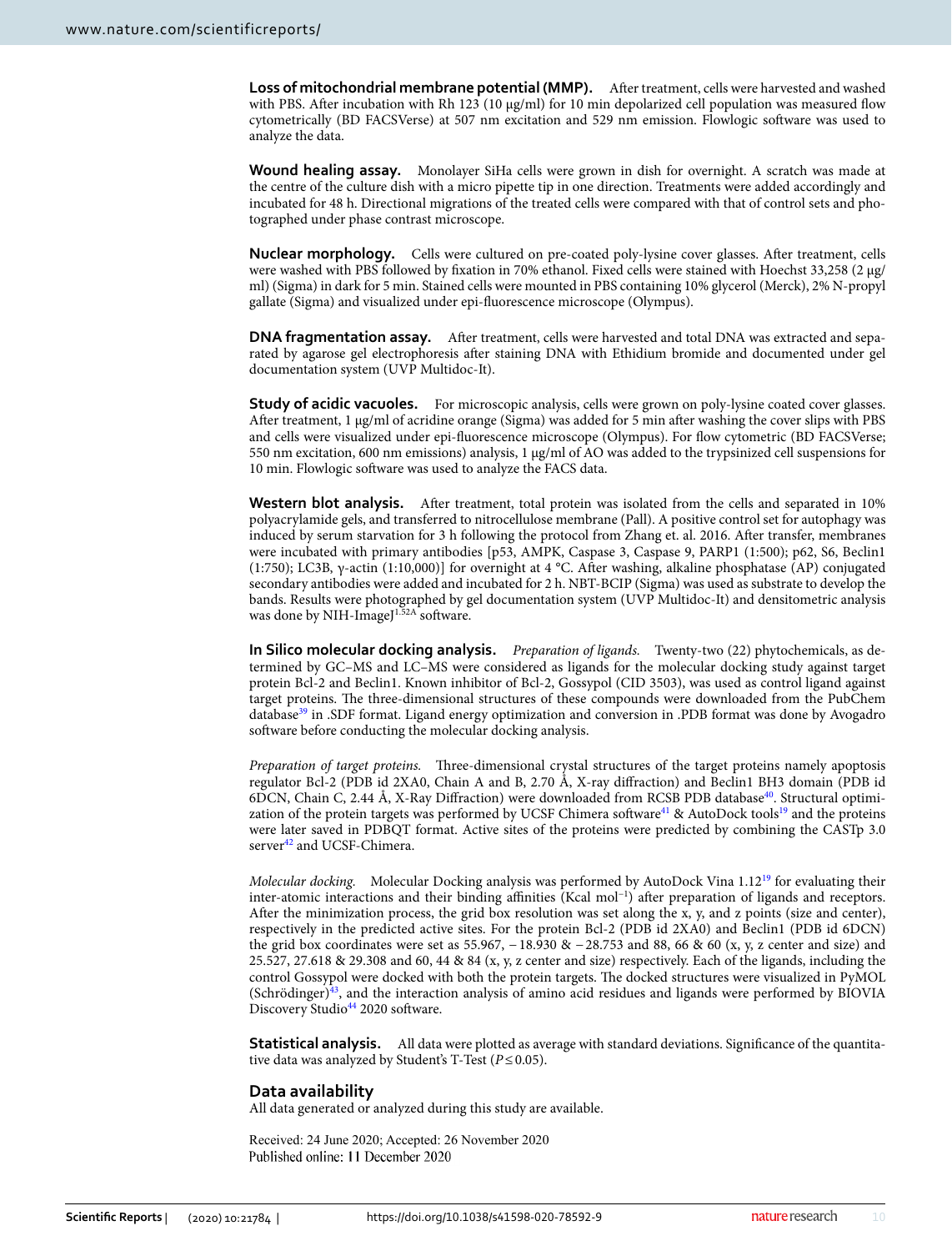#### **References**

- <span id="page-10-0"></span>1. Bray, F. et al. Global cancer statistics 2018: GLOBOCAN estimates of incidence and mortality worldwide for 36 cancers in 185 countries. CA: A Cancer J. Clin. **68**(6), 394–424 (2018).
- <span id="page-10-1"></span>2. https://gco.iarc.fr/today/data/factsheets/populations/356-india-fact-sheets.pdf
- <span id="page-10-2"></span>3. Grabley, S. & Thiericke, R. Bioactive agents from natural sources: trends in discovery and application. In Thermal Biosensors, Bioactivity, Bioaffinitty (ed. Bhatia P. K. et al.) 101-154 (Springer, Berlin, Heidelberg, 1999).
- <span id="page-10-3"></span> 4. Mayer, A. M., Rodríguez, A. D., Berlinck, R. G. & Fusetani, N. Marine pharmacology in 2007–8: marine compounds with antibacterial, anticoagulant, antifungal, anti-inflammatory, antimalarial, antiprotozoal, antituberculosis, and antiviral activities; affecting the immune and nervous system, and other miscellaneous mechanisms of action. Comp. Biochem. Physiol. C Toxicol. Pharmacol. **153**(2), 191–222 (2011).
- <span id="page-10-4"></span> 5. Goez, C. E., Wright, A. D., König, G. M. & Sticher, O. Diterpenes from the brown alga Dilophus mediterraneus. Phytochem. Anal. **5**(2), 68–73 (1994).
- <span id="page-10-5"></span> 6. Paul, S. & Kundu, R. Antiproliferative activity of methanolic extracts from two green algae, Enteromorpha intestinalis and Rizoclonium riparium on HeLa cells. DARU J. Pharm. Sci. **21**(1), 72 (2013).
- <span id="page-10-6"></span> 7. Majumder, I., Chatterjee, S. & Kundu, R. A study on anti-proliferative property of some green algae on human cervical cancer cells (SiHa) in vitro. J. Algal Biomass Util. **6**, 21–25 (2015).
- <span id="page-10-7"></span>8. Haq, S. H. et al. Antioxidant, anticancer activity and phytochemical analysis of green algae, chaetomorpha collected from the Arabian gulf. Sci. Rep. **9**(1), 1–7 (2019).
- <span id="page-10-8"></span>9. Takamura, A. et al. Autophagy-deficient mice develop multiple liver tumors. Genes Dev. **25**(8), 795–800 (2011).
- <span id="page-10-9"></span> 10. Wang, J. et al. Aberrant expression of Beclin-1 and LC3 correlates with poor prognosis of human hypopharyngeal squamous cell carcinoma. PLoS ONE **8**(7), e69038 (2013).
- <span id="page-10-10"></span> 11. Dong, M. et al. Low expression of Beclin 1 and elevated expression of HIF-1α refine distant metastasis risk and predict poor prognosis of ER-positive, HER2-negative breast cancer. Med. Oncol. **30**(1), 355 (2013).
- <span id="page-10-11"></span>12. Cheng, H. Y. et al. Expression of beclin 1, an autophagy-related protein, in human cervical carcinoma and its clinical significance. Eur. J. Gynaecol. Oncol. **33**(1), 15–20 (2012).
- <span id="page-10-12"></span> 13. Zhu, W., Pan, X., Li, F., Zhang, Y. & Lu, X. Expression of Beclin 1 and LC3 in FIGO stage I-II cervical squamous cell carcinoma and relationship to survival. Tumor Biol. **33**(5), 1653–1659 (2012).
- <span id="page-10-13"></span> 14. Rosa, D. D., Medeiros, L. R., Edelweiss, M. I., Pohlmann, P. R., & Stein, A. T. Adjuvant platinum‐based chemotherapy for early stage cervical cancer. Cochrane Database Syst. Rev.. **6,** (2012).
- <span id="page-10-14"></span> 15. PC Yee, G., de Souza, P. & M Khachigian, L. Current and potential treatments for cervical cancer. Curr. Cancer Drug Targets **13**(2), 205–220 (2013).
- <span id="page-10-15"></span> 16. Zhang, Y. H., Wu, Y. L., Tashiro, S. I., Onodera, S. & Ikejima, T. Reactive oxygen species contribute to oridonin-induced apoptosis and autophagy in human cervical carcinoma HeLa cells. Acta Pharmacol. Sin. **32**(10), 1266–1275 (2011).
- <span id="page-10-16"></span>17. Hsu, K. F. et al. Cathepsin L mediates resveratrol-induced autophagy and apoptotic cell death in cervical cancer cells. Autophagy. **5**(4), 451–460 (2009).
- <span id="page-10-17"></span> 18. Balamurugan, M., Selvam, G. G., Thinakaran, T. & Sivakumar, K. Biochemical study and GC–MS analysis of Hypnea musciformis (Wulf.) Lamouroux. Am. Eurasian J. Sci. Res. **8**(3), 117–123 (2013).
- <span id="page-10-18"></span> 19. Trott, O. & Olson, A. J. AutoDock Vina: improving the speed and accuracy of docking with a new scoring function, efficient optimization, and multithreading. J. Comput. Chem. **31**(2), 455–461 (2010).
- <span id="page-10-19"></span> 20. Tanchuk, V. Y., Tanin, V. O., Vovk, A. I. & Poda, G. A new, improved hybrid scoring function for molecular docking and scoring based on AutoDock and AutoDock Vina. Chem. Biol. Drug Des. **87**(4), 618–625 (2016).
- <span id="page-10-20"></span> 21. Lian, J. et al. A natural BH3 mimetic induces autophagy in apoptosis-resistant prostate cancer via modulating Bcl-2–Beclin1 interaction at endoplasmic reticulum. Cell Death Differ. **18**(1), 60–71 (2011).
- <span id="page-10-21"></span>22. Maiuri, M. C. et al. BH3-only proteins and BH3 mimetics induce autophagy by competitively disrupting the interaction between Beclin 1 and Bcl-2/Bcl-XL. Autophagy. **3**(4), 374–376 (2007).
- <span id="page-10-22"></span> 23. Tan, G. T., Pezzuto, J. M., Kinghorn, A. D. & Hughes, S. H. Evaluation of natural products as inhibitors of human immunodeficiency virus type 1 (HIV-1) reverse transcriptase. J. Nat. Prod. **54**(1), 143–154 (1991).
- 24. Abdel-Sattar, E., Zaitoon, A., El Sayed, A. M. & Bakhashwain, A. A. Evaluation of some medicinal plants in controlling Culex pipiens. J. Egypt. Soc. Parasitol. **240**(1546), 1–8 (2014).
- <span id="page-10-23"></span> 25. Jain, S. et al. Comprehensive review on current developments of quinoline-based anticancer agents. Arab. J. Chem. **12**(8), 4920–4946 (2019).
- <span id="page-10-24"></span>26. Selvaraj, J. Fatty acids and their analogues as anticancer agents. Fatty Acids. **71**, 72–86 (2017).
- <span id="page-10-25"></span>27. Zhang, L. et al. Palmitic acid induces apoptosis in human hepatoma cell line, HepG2 cells. Zhongguo yi xue ke xue yuan xue bao. Acta Academiae Medicinae Sinicae. **26**(6), 671–676 (2004).
- <span id="page-10-26"></span> 28. Mu, Y. M. et al. Saturated FFAs, palmitic acid and stearic acid, induce apoptosis in human granulosa cells. Endocrinology **142**(8), 3590–3597 (2001).
- <span id="page-10-27"></span> 29. Ulloth, J. E., Casiano, C. A. & De Leon, M. Palmitic and stearic fatty acids induce caspase-dependent and-independent cell death in nerve growth factor differentiated PC12 cells. J. Neurochem. **84**(4), 655–668 (2003).
- <span id="page-10-28"></span>30. Milrot, E. et al. Methyl jasmonate reduces the survival of cervical cancer cells and downregulates HPV E6 and E7, and survivin. Cancer Lett. **319**(1), 31–38 (2012).
- <span id="page-10-29"></span> 31. Milrot, E. et al. Enhanced killing of cervical cancer cells by combinations of methyl jasmonate with cisplatin, X or alpha radiation. Investig. New Drugs **31**(2), 333–344 (2013).
- <span id="page-10-30"></span>32. Repo, S. et al. Ligand specificity of constitutive androstane receptor as probed by induced-fit docking and mutagenesis. J. Med. Chem. **51**(22), 7119–7131 (2008).
- <span id="page-10-31"></span> 33. Mena, P. et al. Phenyl-γ-valerolactones and phenylvaleric acids, the main colonic metabolites of flavan-3-ols: synthesis, analysis, bioavailability, and bioactivity. Nat. Prod. Rep. **36**(5), 714–752 (2019).
- <span id="page-10-32"></span> 34. Bi, X. et al. Triparanol suppresses human tumor growth in vitro and in vivo. Biochem. Biophys. Res. Commun. **425**(3), 613–618 (2012).
- <span id="page-10-33"></span> 35. Wu, S. & Sun, J. Vitamin D, vitamin D receptor, and macroautophagy in inflammation and infection. Discov. Med. **11**(59), 325–335 (2011).
- <span id="page-10-34"></span> 36. Høyer-Hansen, M., Bastholm, L., Mathiasen, I. S., Elling, F. & Jäättelä, M. Vitamin D analog EB1089 triggers dramatic lysosomal changes and Beclin 1-mediated autophagic cell death. Cell Death Differ. **12**(10), 1297–1309 (2005).
- <span id="page-10-36"></span><span id="page-10-35"></span> 37. Graef, M. & Nunnari, J. Mitochondria regulate autophagy by conserved signalling pathways. EMBO J. **30**(11), 2101–2114 (2011). 38. Rambold, A. S. & Lippincott-Schwartz, J. Mechanisms of mitochondria and autophagy crosstalk. Cell Cycle **10**(23), 4032–4038 (2011).
- <span id="page-10-37"></span>39. Kim, S. et al. PubChem 2019 update: improved access to chemical data. Nucleic Acids Res. **47**(D1), D1102–D1109 (2019).
- <span id="page-10-38"></span>40. Berman, H. M. et al. The protein data bank acta crystallogr. D Biol. Crystallogr. **58**(Pt 6 No 1), 899–907 (2002).
- <span id="page-10-39"></span> 41. Pettersen, E. F. et al. UCSF Chimera—a visualization system for exploratory research and analysis. J. Comput. Chem. **25**(13), 1605–1612 (2004).